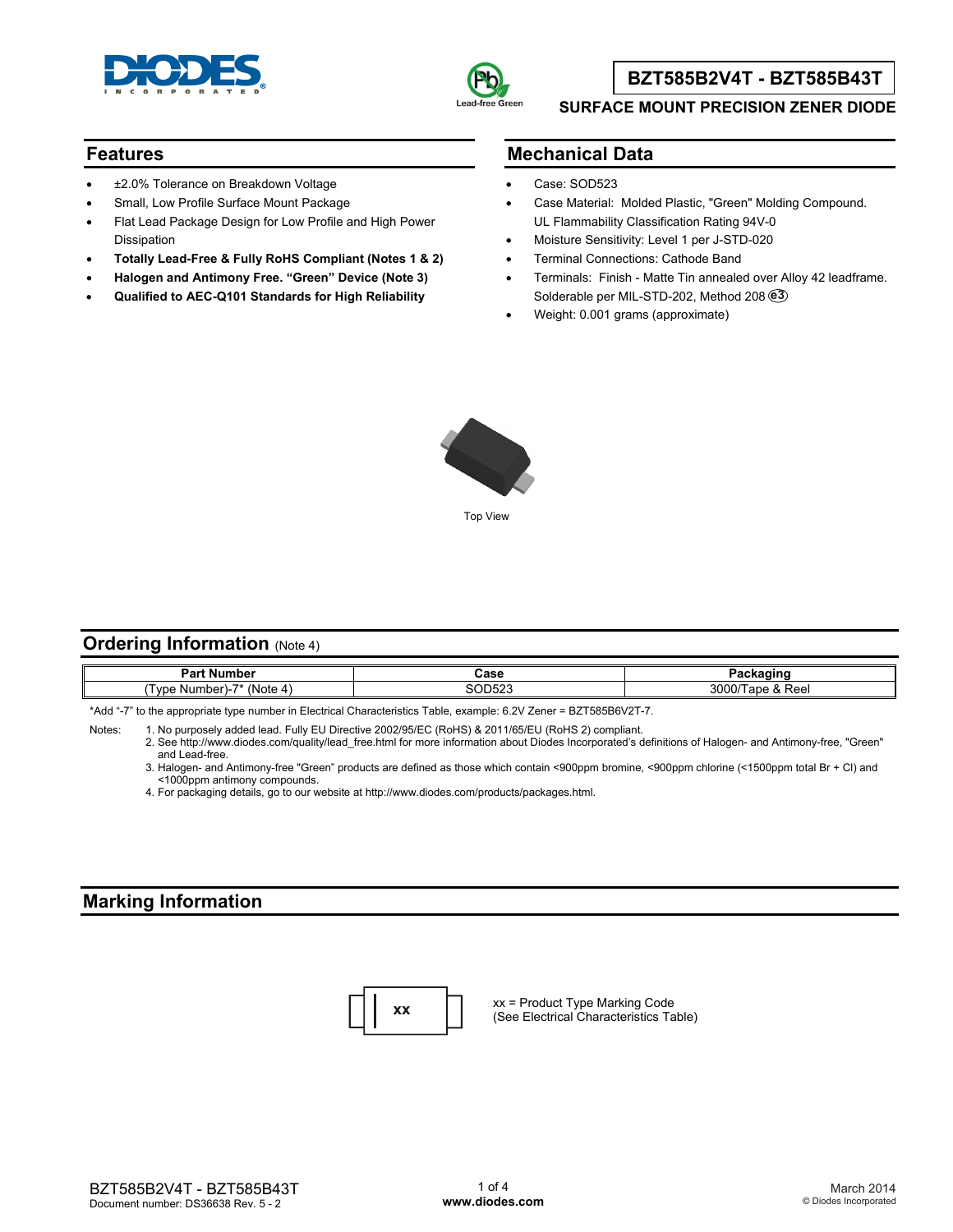

# **Maximum Ratings** (@TA = +25°C, unless otherwise specified.)

Single phase, half wave, 60Hz, resistive or inductive load.

| For capacitance load, derate current by 20%. |                                           |        |       |      |  |  |
|----------------------------------------------|-------------------------------------------|--------|-------|------|--|--|
| <b>Characteristic</b>                        |                                           | Symbol | Value | Unit |  |  |
| Forward Voltage                              | @ $I_F = 10mA$<br>@ $ _F = 100 \text{mA}$ |        | 0.9   |      |  |  |
| Continuous Forward Current                   |                                           |        | 200   | mA   |  |  |

## **Thermal Characteristics**

| <b>Characteristic</b>                                | Svmbol     | Value           | Unit |
|------------------------------------------------------|------------|-----------------|------|
| Power Dissipation (Note 5)                           |            | 350             | mW   |
| Thermal Resistance, Junction to Ambient Air (Note 5) | $R_{0,IA}$ | 357             | °C/W |
| Operating and Storage Temperature Range              | J. I STG   | $-65$ to $+150$ |      |

Note: 5. Device mounted on FR-4 PCB with minimum recommended pad layout, as shown in Diodes Incorporated's Suggested Pad Layout document, which can be found on our website at [http://www.diodes.com.](http://www.diodes.com)

| Electrical Characteristics (@TA = +25°C, unless otherwise specified.) |  |  |
|-----------------------------------------------------------------------|--|--|
|-----------------------------------------------------------------------|--|--|

| Zener Voltage Range<br>(Note 6)<br><b>Type</b><br><b>Marking</b> |                 |                  | <b>Maximum Zener</b><br>Impedance (Note 7) |        |                 | <b>Temperature</b><br><b>Coefficient</b> | <b>Total Capacitance</b> |                | <b>Maximum</b><br>Reverse<br><b>Current</b><br>(Note 6) |                                  |                  |                  |
|------------------------------------------------------------------|-----------------|------------------|--------------------------------------------|--------|-----------------|------------------------------------------|--------------------------|----------------|---------------------------------------------------------|----------------------------------|------------------|------------------|
| <b>Number</b>                                                    | Codes           |                  | $V_Z \otimes I_{ZT}$                       |        | I <sub>ZT</sub> | $Z_{ZT}$ @<br>Izt                        | $Z_{ZK}$ @<br><b>Izk</b> | <b>Izk</b>     | $TC$ @ $I_{ZT}$                                         | $C_T @ f = 1$ MHz,<br>$V_R = 0V$ | l <sub>R</sub>   | @ V <sub>R</sub> |
|                                                                  |                 | Nom (V)          | Min $(V)$                                  | Max(V) | mA              |                                          | Ω                        | mA             | <b>Typical</b><br>$(mV)^{\circ}C$                       | <b>Max</b><br>(pF)               | μA               | $\mathbf v$      |
| BZT585B2V4T                                                      | 3C              | 2.4              | 2.35                                       | 2.45   | 5               | 100                                      | 400                      | $\mathbf{1}$   | $-1.3$                                                  | 450                              | 50               | 1                |
| <b>BZT585B2V7T</b>                                               | $\overline{3E}$ | $\overline{2.7}$ | 2.65                                       | 2.75   | 5               | 100                                      | 450                      | $\overline{1}$ | $-1.4$                                                  | 440                              | 20               | 1                |
| BZT585B3V3T                                                      | 3H              | 3.3              | 3.23                                       | 3.37   | 5               | 95                                       | 500                      | $\overline{1}$ | $-1.8$                                                  | 410                              | 5                | 1                |
| BZT585B3V6T                                                      | 3J              | $\overline{3.6}$ | 3.53                                       | 3.67   | 5               | $\overline{90}$                          | 500                      | $\overline{1}$ | $-1.9$                                                  | 390                              | 5                | 1                |
| BZT585B3V9T                                                      | 3K              | 3.9              | 3.82                                       | 3.98   | 5               | 90                                       | 500                      | $\overline{1}$ | $-1.9$                                                  | 370                              | 3                | 1                |
| BZT585B4V3T                                                      | 3L              | 4.3              | 4.21                                       | 4.39   | 5               | 90                                       | 600                      | 1              | $-1.7$                                                  | 350                              | 3                | 1                |
| BZT585B4V7T                                                      | 3M              | 4.7              | 4.61                                       | 4.79   | 5               | 80                                       | 500                      | $\mathbf{1}$   | $-1.2$                                                  | 325                              | 3                | 2                |
| BZT585B5V1T                                                      | 3N              | 5.1              | 5.00                                       | 5.20   | 5               | 60                                       | 480                      | 1              | $-0.5$                                                  | 300                              | 2                | 2                |
| BZT585B5V6T                                                      | 3P              | 5.6              | 5.49                                       | 5.71   | 5               | 40                                       | 400                      | $\mathbf{1}$   | 1.0                                                     | 275                              | 1                | $\overline{2}$   |
| BZT585B6V2T                                                      | 3S              | 6.2              | 6.08                                       | 6.32   | 5               | 10                                       | 150                      | $\mathbf{1}$   | 2.2                                                     | 250                              | 3                | 4                |
| BZT585B6V8T                                                      | 3T              | 6.8              | 6.66                                       | 6.94   | 5               | 15                                       | 80                       | $\mathbf 1$    | 3.0                                                     | 215                              | $\overline{c}$   | 4                |
| <b>BZT585B7V5T</b>                                               | 3U              | 7.5              | 7.35                                       | 7.65   | 5               | 10                                       | 80                       | $\mathbf{1}$   | 3.8                                                     | 170                              | 1                | 5                |
| BZT585B8V2T                                                      | $\overline{3V}$ | 8.2              | 8.04                                       | 8.36   | 5               | 10                                       | 80                       | $\mathbf 1$    | 4.7                                                     | 150                              | $0.\overline{7}$ | 5                |
| BZT585B9V1T                                                      | 3X              | 9.1              | 8.92                                       | 9.28   | 5               | 10                                       | 100                      | 1              | 5.8                                                     | 120                              | 0.5              | 6                |
| BZT585B10T                                                       | 3Y              | 10               | 9.80                                       | 10.20  | 5               | 10                                       | 150                      | $\mathbf 1$    | 7.0                                                     | 110                              | 0.2              | $\overline{7}$   |
| BZT585B11T                                                       | 3Z              | 11               | 10.78                                      | 11.22  | 5               | 10                                       | 150                      | $\mathbf{1}$   | 8.2                                                     | 110                              | 0.1              | 8                |
| BZT585B12T                                                       | 4A              | $\overline{12}$  | 11.76                                      | 12.24  | 5               | 10                                       | 150                      | $\mathbf{1}$   | 9.5                                                     | 105                              | 0.1              | 8                |
| BZT585B13T                                                       | 4B              | 13               | 12.74                                      | 13.26  | 5               | 10                                       | 170                      | $\overline{1}$ | 10.7                                                    | 105                              | 0.1              | 8                |
| BZT585B15T                                                       | 4D              | 15               | 14.70                                      | 15.30  | 5               | 15                                       | 200                      | $\mathbf{1}$   | 13.2                                                    | 100                              | 0.05             | 10.5             |
| <b>BZT585B16T</b>                                                | 4E              | 16               | 15.68                                      | 16.32  | 5               | 40                                       | 200                      | $\overline{1}$ | 14.4                                                    | 90                               | 0.05             | 11.2             |
| <b>BZT585B18T</b>                                                | 4F              | 18               | 17.64                                      | 18.36  | 5               | 45                                       | 225                      | $\overline{1}$ | 16.9                                                    | 80                               | 0.05             | 12.6             |
| BZT585B20T                                                       | 4G              | 20               | 19.60                                      | 20.40  | 5               | 55                                       | 225                      | $\mathbf{1}$   | 19.4                                                    | 70                               | 0.05             | 14.0             |
| BZT585B22T                                                       | 4H              | $\overline{22}$  | 21.56                                      | 22.44  | 5               | 55                                       | 250                      | $\mathbf{1}$   | 21.9                                                    | 60                               | 0.05             | 15.4             |
| BZT585B24T                                                       | 4J              | 24               | 23.52                                      | 24.48  | 5               | 70                                       | 250                      | $\mathbf{1}$   | 24.4                                                    | 55                               | 0.05             | 16.8             |
| BZT585B27T                                                       | 4K              | 27               | 26.46                                      | 27.54  | $\overline{2}$  | 80                                       | 300                      | 0.5            | 25.4                                                    | 50                               | 0.05             | 18.9             |
| <b>BZT585B30T</b>                                                | 4M              | 30               | 29.40                                      | 30.60  | $\overline{2}$  | 80                                       | 300                      | 0.5            | 31.1                                                    | 50                               | 0.05             | 21.0             |
| <b>BZT585B33T</b>                                                | 4N              | 33               | 32.34                                      | 33.66  | $\overline{2}$  | 80                                       | 325                      | 0.5            | 36.7                                                    | 45                               | 0.05             | 23.1             |
| <b>BZT585B36T</b>                                                | 4P              | 36               | 35.28                                      | 36.72  | $\overline{2}$  | 90                                       | 350                      | 0.5            | 42.4                                                    | 45                               | 0.05             | 25.2             |
| <b>BZT585B39T</b>                                                | 4R              | 39               | 38.22                                      | 39.78  | $\overline{2}$  | 130                                      | 350                      | 0.5            | 48.1                                                    | 45                               | 0.05             | 27.3             |
| BZT585B43T                                                       | 4S              | 43               | 42.14                                      | 43.86  | $\overline{c}$  | 150                                      | 375                      | 0.5            | 55.7                                                    | 40                               | 0.05             | 30.1             |

Notes: 6. Short duration pulse test used to minimize self-heating effect.  $7. f = 1kHz$ .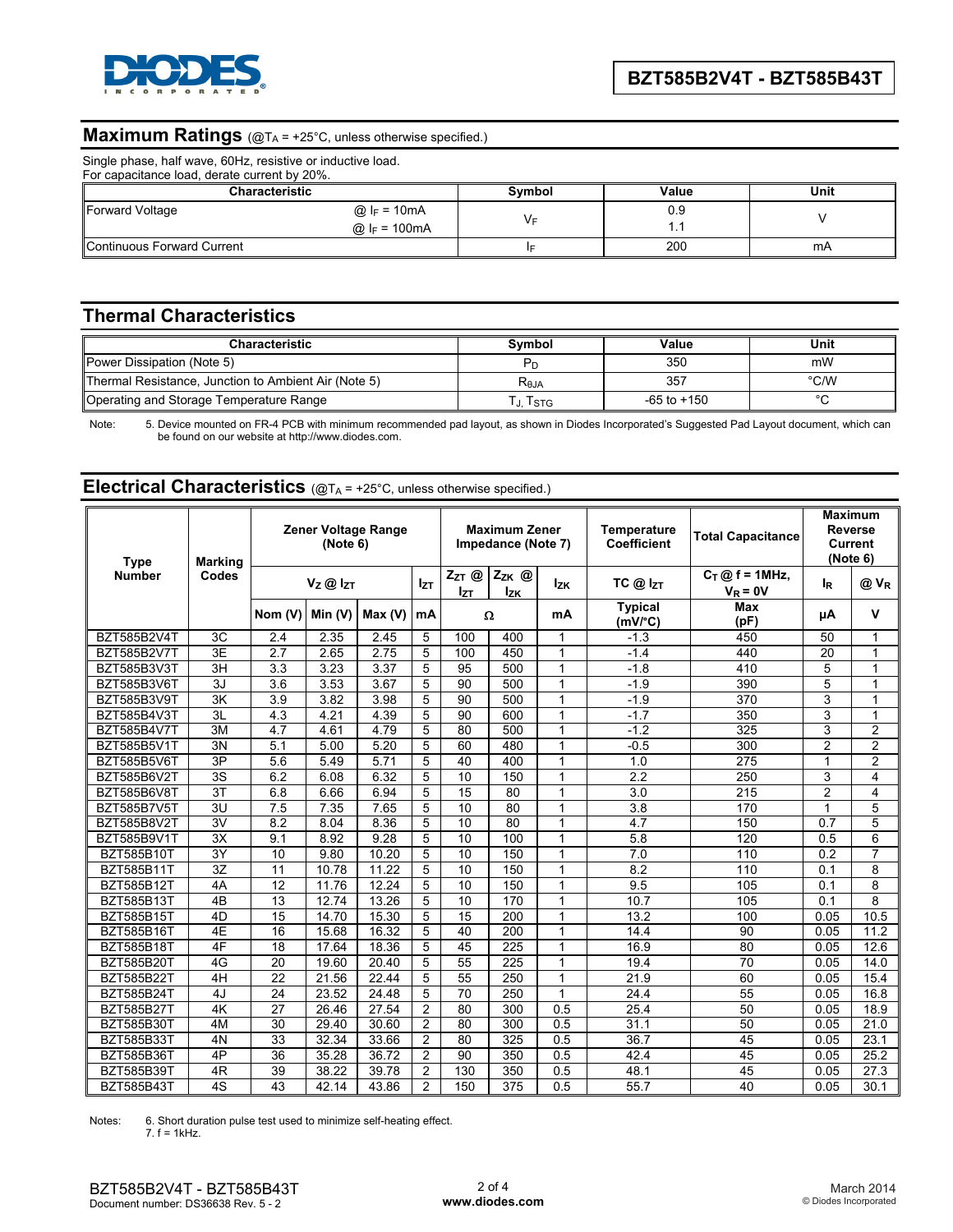

# **BZT585B2V4T - BZT585B43T**



# **Package Outline Dimensions**

Please see AP02002 at [http://www.diodes.com/datasheets/ap02002.pdf fo](http://www.diodes.com/datasheets/ap02002.pdf)r latest version.



|     | <b>SOD523</b>    |      |  |  |  |  |
|-----|------------------|------|--|--|--|--|
| Dim | Min<br>Max       |      |  |  |  |  |
| A   | 0.25             | 0.35 |  |  |  |  |
| в   | 0.70             | 0.90 |  |  |  |  |
| C   | 1.50             | 1.70 |  |  |  |  |
| н   | 1.10             | 1.30 |  |  |  |  |
| ĸ   | 0.55             | 0.65 |  |  |  |  |
| L   | 0.10             | 0.30 |  |  |  |  |
| М   | 0.10             | 0.12 |  |  |  |  |
| A   | Dimensions in mm |      |  |  |  |  |